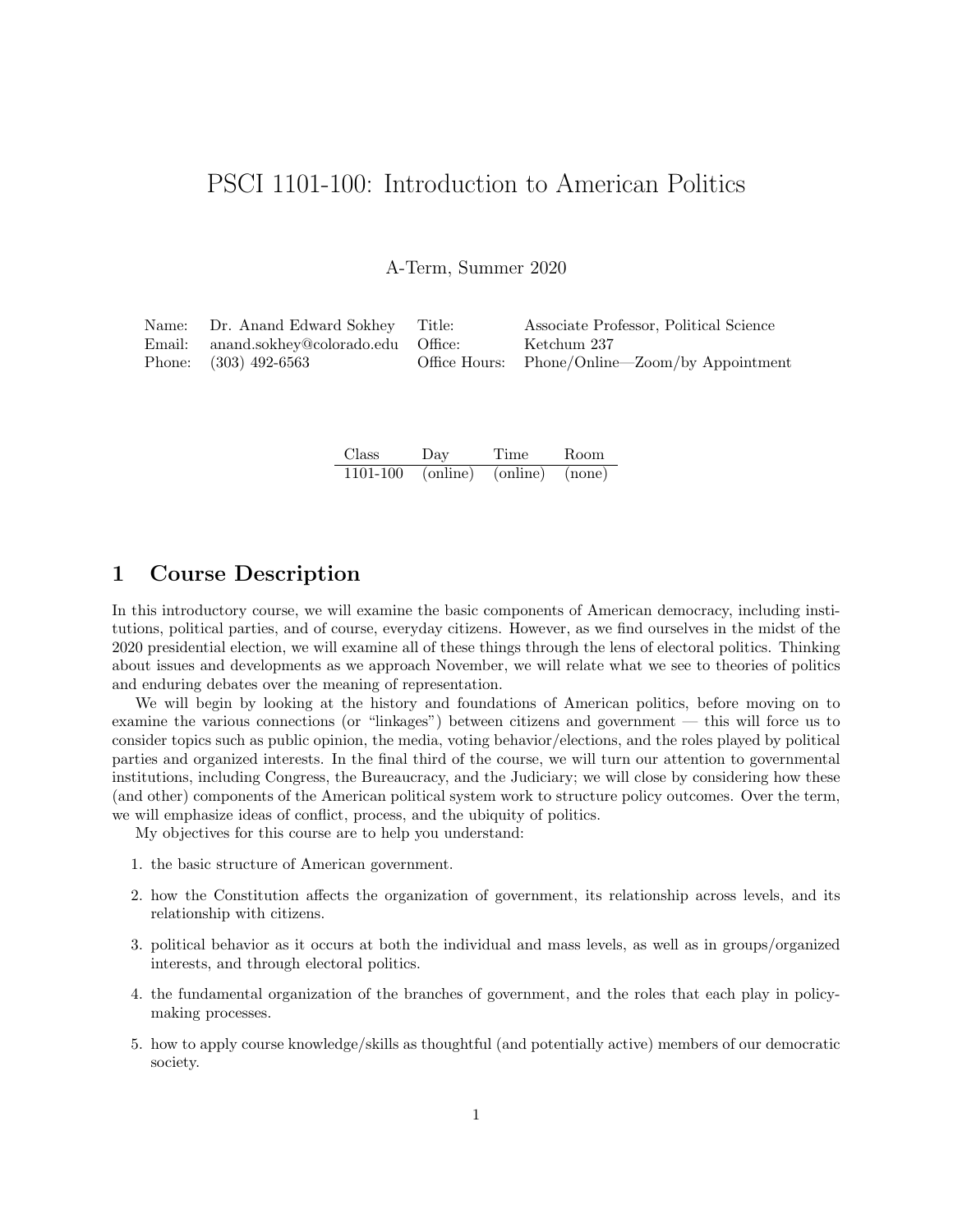Please note: Although we will follow an online format, this is a rigorous course, and includes a number of readings that are difficult. Students should expect to spend a significant amount of time on reading assignments (in addition to online discussion and evaluative activities).

## 2 A Comment on the Online Environment

While the substance and goals of this class remain unchanged from the conventional classroom, we will not meet for lecture and group discussion. Online classes provide you with flexibility and some control over your learning/the pace of material, but also require that you hold yourself to the broader schedule and required deadlines. Deadlines are firm (see below for details)—assignment and exam links close at specific times. It will also be important that you take the online discussion exercises seriously, as they will not only enhance your learning experience, but aid in the experience of your colleagues.

## 3 Course Requirements and Evaluation

### 3.1 Required Texts

I have ordered the following texts through CU's bookstore (though feel free to purchase them from the merchant of your choice). Used copies should be available for both texts (just be sure to get the right edition), and an e-version should be available for the Bianco and Canon text.

- 1. Bianco, William T. and David T. Canon. 2019. American Politics Today, 6th essentials ed. Norton. ISBN 978-0393679946 ("APT")
- 2. Kernell, Samuel and Steven Smith, eds. 2019. Principles and Practice of American Politics, Classic and Contemporary Readings, 7th edition. Sage-CQ Press. ISBN: 978-1506390475 ("PNP")

As part of course preparation, I expect you to follow current events/U.S. political news during the term. Other readings/materials may be made available through the course website on Canvas. Note: I reserve the right to make changes to the syllabus based on the pace and performance of the class. Please familiarize yourself with Canvas, and check it regularly for updates and announcements. I will also communicate with the class via email, and students are expected to check their CU email on a daily basis.

## 4 Grading and Grade Components

The system used to assign final course grades will be:

- A+:  $98-100$
- A: 94-97
- A-: 90-93
- B $+$ : 87-89
- B: 84-86
- B-: 80-83
- $C+: 77-79$
- $C: 74-76$
- C-: 70-73
- $D: 60-69$
- $F: 59$  and below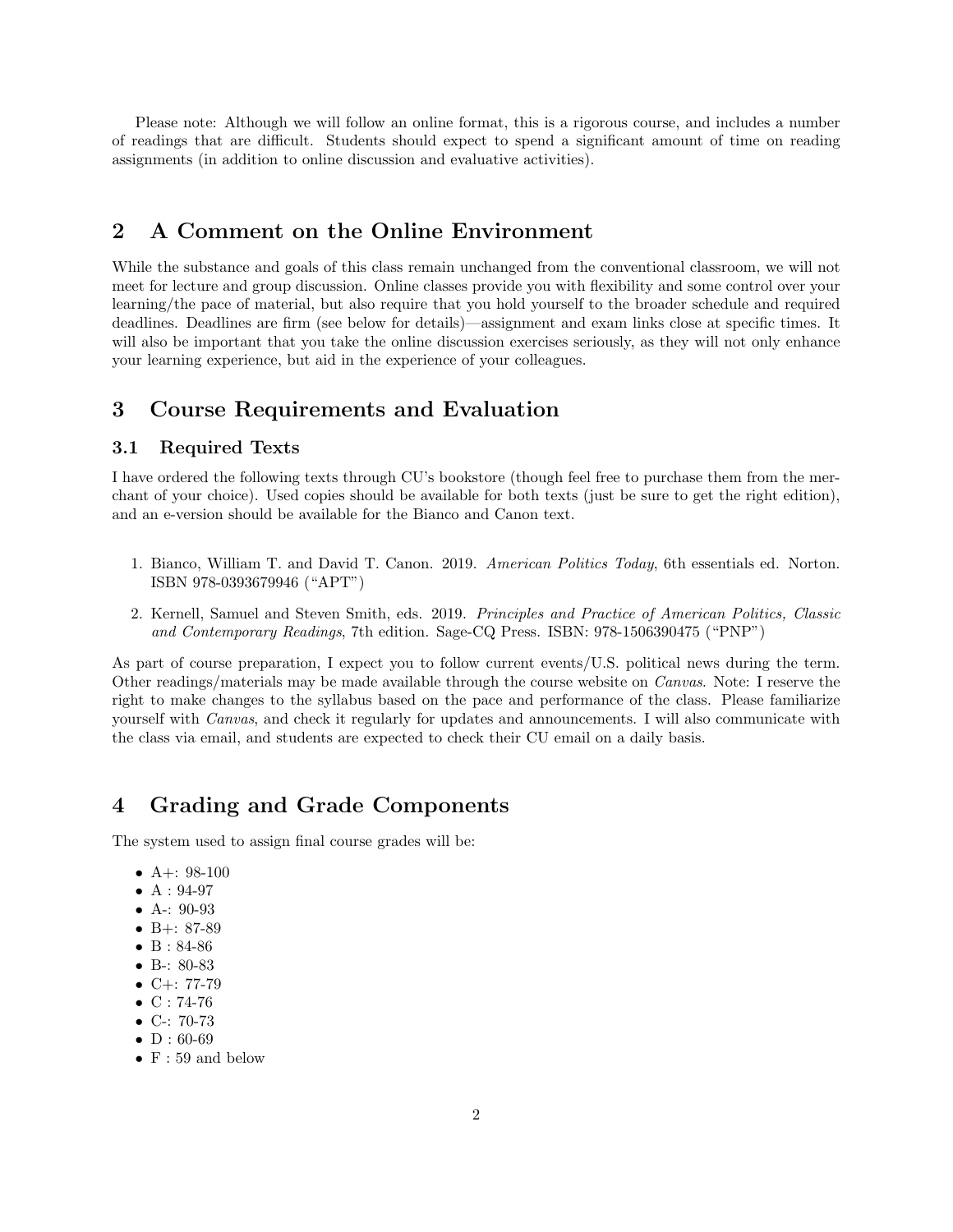Final grades will be calculated based upon the following, and you must complete all portions of the course to receive a passing grade. I reserve the right to round grades up based on effort and improvement, but grades are not automatically rounded up/this is done at my discretion. (Note: Extra credit opportunities may arise— stay tuned.)

Ian Shapiro (Ian.Shapiro@Colorado.edu)—a Ph.D. candidate in the department of political science at CU—will assist with grading some course assignments. Ian has an M.A. in political science, years of research and teaching experience, and expertise in American politics. Feel free to contact either of us with questions about the course.

1. **Exams**: First "midterm"  $(20\%)$  + Second "midterm"  $(20\%)$  + Final  $(20\%)$ : **60%** 

There will be three exams, and each will be focused on the course material covered in assigned readings, lectures and class discussions. The exams are non-cumulative, and will consist of multiple choice and short answer items. I will remind everyone of what material will be covered on each exam a few days beforehand. The exams will be open book and open note.

Important: Once you start an exam, you will have exactly 1 hour to complete it (or to the published ending time for that exam (i.e., 11:30 pm MDT). After 1 hour the computer will automatically end your exam and submit the answers to us. Once you have begun an exam you will not be able to close and re-open it. Exams must be completed by 11:30 pm on the day on which they have been assigned—after that point you will be logged out and your answers submitted. (Late exams will not be accepted.)

A word of advice: Prepare for exams as you would for any regular, in-person, non-open book/note test. You only have one hour to complete exams, and thus not enough time to look up all material "on the fly."

2. Participation: Discussion Activities: 20%

The class is intended to be "interactive," meaning that I will ask for your input as we move through course material. In the online environment that means that during the term you will be required to comment on questions/topics that I post, and to comment on others' comments. Because our class is sizable, I may break the class into smaller discussion groups (I generally do this based on whether the last number of your student ID is even or odd).

There will be 5 discussion topics during the term, with each being worth 4 pts. (for a total of 20 pts. towards your final course grade). For each topic you will be asked to do the following:

- (a) Post a 1 paragraph (i.e., 4-6 sentence) response to the topic/prompt (additional details will be written into the prompt/topic). (2 pts.)
- (b) Post a short (i.e., 3-5 sentence) response to two of your colleagues' posts. (1 pt. each, 2 pts. total)

Each discussion topic will take place over a window (generally 3 days), and all posts should be completed within said window. Posts that occur after 11:30 pm (MDT) on the day the discussion closes will not be counted towards the course participation portion of your grade. (Late posts will not be accepted.)

I ask you to please treat your colleagues with respect when asking questions, making comments, and otherwise participating in online discussion activities.

#### 3. Short Writing Assignments: 20%

During the course you will write two short essays (300-500 words each), with each being worth 10% of your final course grade. Prompts/specifics for these will be posted during the term, but in general, these will ask you to relate a course idea to something going on in contemporary politics. The short essays are to be submitted through the drop in Canvas, and must be uploaded by 11:30 pm (MDT) on the assigned date to receive credit (late assignments will not be accepted).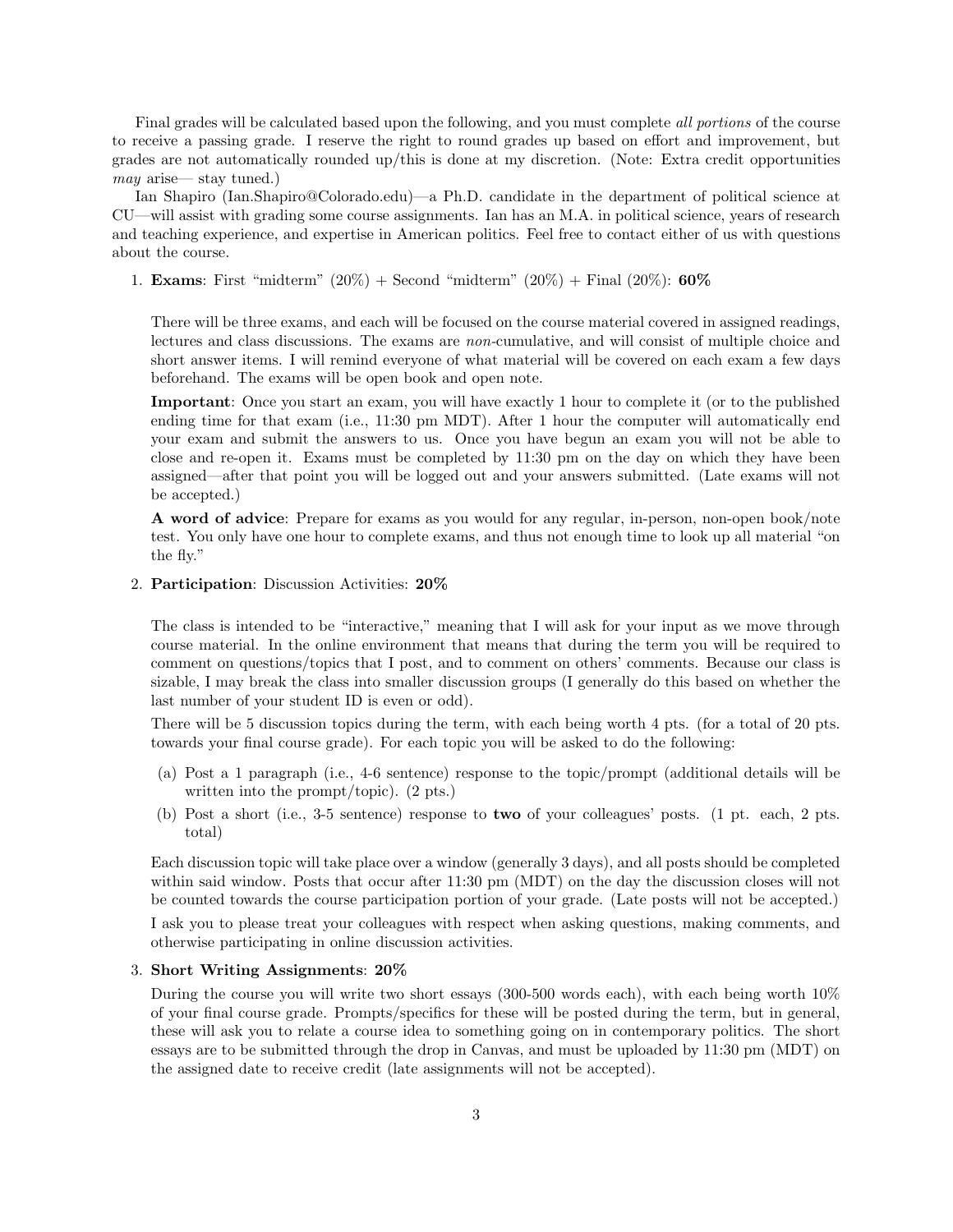## 5 Course Policies

#### 5.1 Politics and the Online Classroom Environment

During the course we will tackle subjects that evoke passion and controversy — this will be especially true given the current climate in American politics, not to mention the ongoing COVID-19 pandemic. You may disagree with others, and you may feel uncomfortable when you are confronted with certain information, opinions, or arguments. Working through and respecting differences is an important part of both higher education and democratic process — please try to be respectful of others and civil in tone when you ask questions or make comments.

### 5.2 Contacting Me

I am excited to be working with you this summer. If you have questions, please send an email to me and I will reply as soon as possible (usually in well-under 24 hours; if you do not hear back in 24 hrs., please email again). If your question requires a lengthy explanation/discussion, we can try to find a time to meet over the phone/via video conferencing. Whenever you contact me (or Ian), it is important to be professional, meaning that written communication must adhere to the following (if an email or note does not meet these criteria, you may not receive a response):

- (a) Please give your email a subject title that relates it to the class
- (b) Please address me respectfully.
- (c) Please clearly identify yourself.
- (d) Please use capital letters, periods, and appropriate grammar.
- (e) Please include information that helps me to respond to your question (i.e., take the time to explain your question, give sufficient detail, etc.)

## 5.3 Grading Policies and Standards

I will return graded material as promptly as possible. While I try to be very careful in grading, I am aware that sometimes mistakes happen. If you receive an exam or paper back and believe that a mistake has been made, I will be happy to talk to you about it. Under many circumstances, I will re-grade an entire paper or exam — note that this means that your grade may go up, go down, or remain the same.

### 5.4 Special Accommodations/Disability

I am more than happy to make special arrangements for students with documented disabilities that have been documented through Disability Services (colorado.edu/disabilityservices). If you qualify for accommodations because of a disability, please submit a letter from Disability Services in a timely manner (i.e., the first few days of the course) so that your needs can be addressed. Disability Services determines accommodations based on documented disabilities. Contact Disability Services at 303-492- 8671 or by e-mail at dsinfo@colorado.edu. If you have a temporary medical condition or injury, see Temporary Injuries guidelines under the Quick Links at the Disability Services website and discuss your needs with me.

Campus policy regarding religious observances requires that faculty make every effort to deal reasonably and fairly with all students who, because of religious obligations, have conflicts with scheduled exams, assignments or required attendance. Please see full details at: http://www.colorado.edu/policies/observancereligious-holidays-and-absences-classes-and/or-exams. Please notify me about potential conflicts in the first week of the term.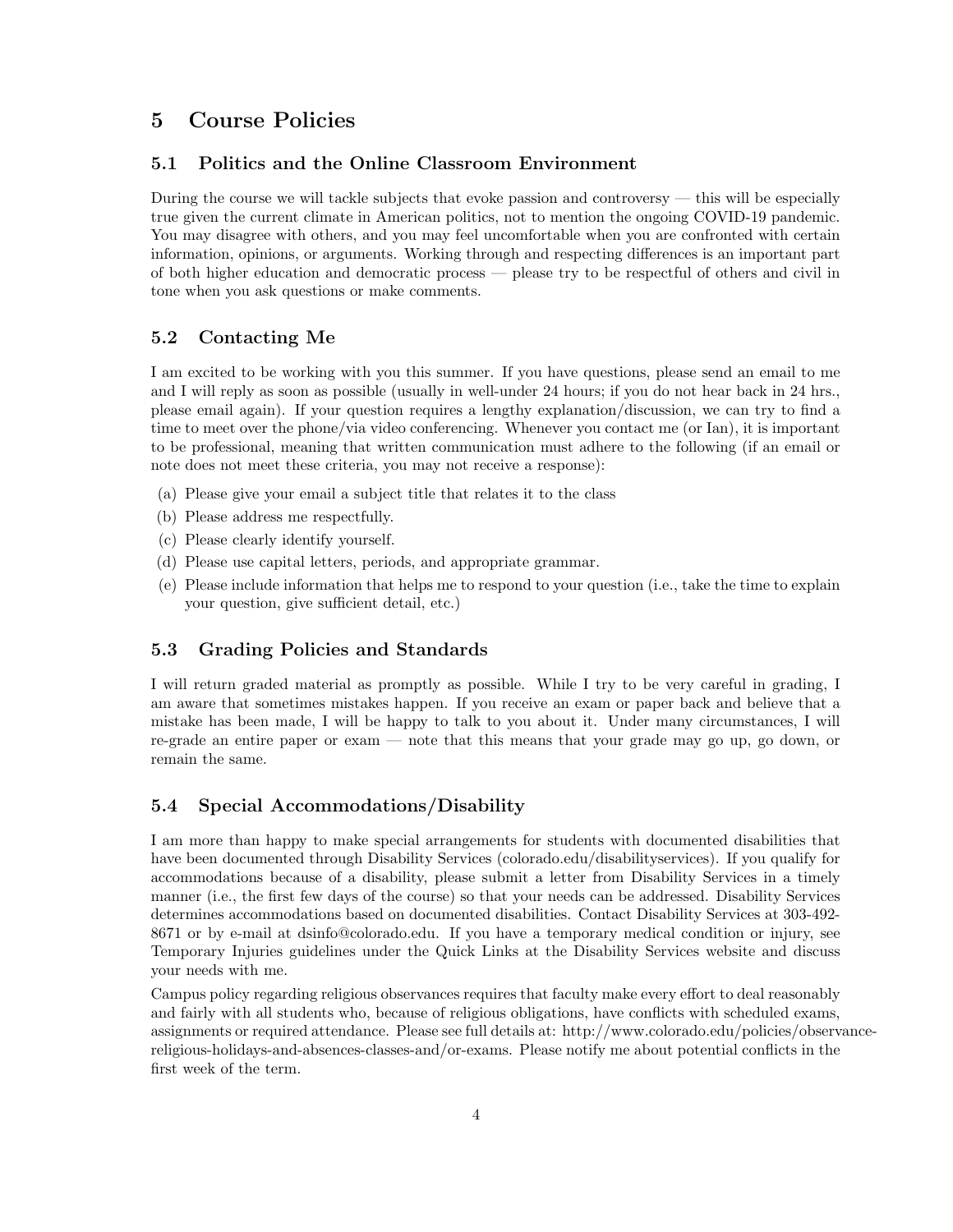#### 5.5 Discrimination and Harassment

The University of Colorado at Boulder policy on Discrimination and Harassment (http://www.colorado.edu/policies/discrimination-and-harassment-policy-and-procedures), the University of Colorado policy on Sexual Harassment, and the University of Colorado policy on Amorous Relationships applies to all students, staff and faculty. Any student, staff or faculty member who believes s/he has been the subject of discrimination or harassment based upon race, color, national origin, sex, age, disability, religion, sexual orientation, or veteran status should contact the Office of Discrimination and Harassment (ODH) at 303-492-2127 or the Office of Judicial Affairs at 303-492-5550. Information about the ODH and the campus resources available to assist individuals regarding discrimination or harassment can be obtained at http://hr.colorado.edu/dh/Pages/default.aspx.

### 5.6 Academic Honesty

All students of the University of Colorado at Boulder are responsible for knowing and adhering to the academic integrity policy of this institution. Violations of this policy may include: cheating, plagiarism, aid of academic dishonesty, fabrication, lying, bribery, and threatening behavior. All incidents of academic misconduct shall be reported to the Honor Code Council (honor@colorado.edu; 303-735-2273). Students who are found to be in violation of the academic integrity policy will be subject to both academic sanctions from the faculty member and non-academic sanctions (including but not limited to university probation, suspension, or expulsion). Additional information regarding the Honor Code policy can be found online and at the Honor Code Office. If you violate the honor code, you will receive a "zero" on the assignment/portion of the course grade in question.

### 5.7 Professional Courtesy and Learning Environment

Students and faculty each have responsibility for maintaining an appropriate learning environment. Those who fail to adhere to such behavioral standards may be subject to discipline. Professional courtesy and sensitivity are especially important with respect to individuals and topics dealing with differences of race, color, culture, religion, creed, politics, veterans status, sexual orientation, gender, gender identity and gender expression, age, disability, and nationalities. Class rosters are provided to the instructor with the student's legal name. I will gladly honor your request to address you by an alternate name or gender pronoun. Please advise me of this preference early in the term so that I may make appropriate changes to my records. For more information, see the policies on behavior and the student code.

## 6 Course Schedule and Reading Assignments

### 6.1 Foundations: American Government — History and Framework

#### Learning Objectives

- We will discuss the difference between "politics" and "political science."
- We will discuss the fundamental characteristics of American democracy.
- We will consider the ways in which the Constitution affects government's organization, the relationship between state and national governments, and the relationship between these governments and citizens.
- We will learn about the fundamental political principles underlying the U.S. Constitution.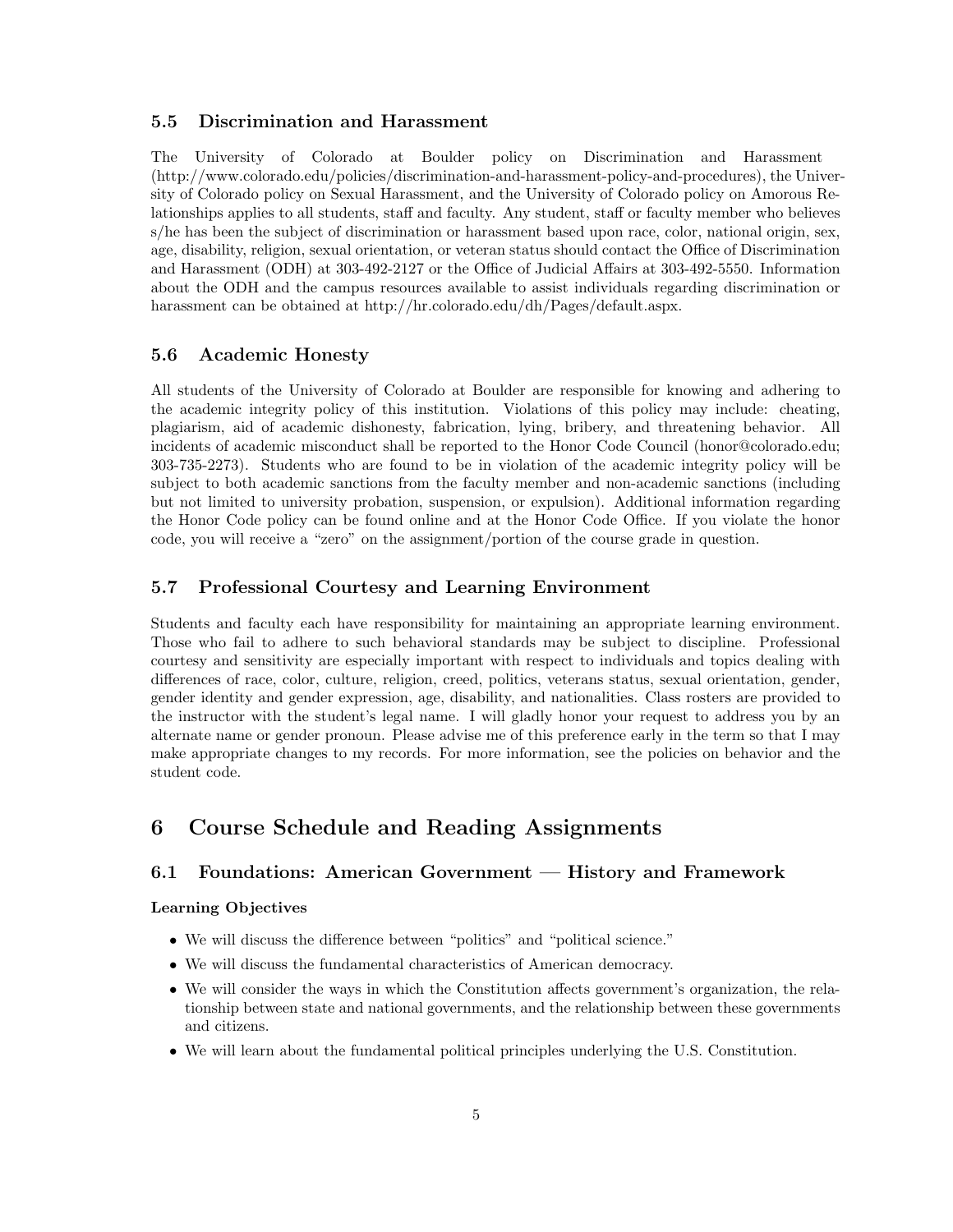#### Topics and Reading Assignments

- Unit 1: The American Political System Politics and Political Science Lecture 1: Introduction to the class, syllabus. **Reading**: read the syllabus Lecture 2: Course Concepts. Reading: Preface of American Politics Today (APT hereafter)
- Unit 2: Understanding American Politics

Lecture 3: Course Themes (cont.). Reading: Chapter 1, APT; Chapter 1 in Principles and Practice of American Politics

(A chapter in Principles means all pieces within, not just the first selection (PNP hereafter))

• Unit 3: The U.S. Constitution and the Founding

Lecture 4: Limited Government in the Constitution. Reading: Chapter 2, APT; Declaration of Independence, Articles of Confederation, The Constitution & Amendments, and The Federalist Papers (pieces are located in the appendix of APT); Chapter 2, PNP

- Unit 4: Federalism Lecture 5: Federalism, American Style. Reading: Chapter 3, APT; Chapter 3, PNP
- Unit 5: Civil Liberties Lecture 6: Civil Liberties and Limited Government. Reading: Ch. 4, APT; Ch. 5, PNP
- Discussion #1 opens, Thursday, June 4 and closes Saturday, June 6 at 11:30 pm MDT
- Exam 1 Due by Tuesday, June 9th, by 11:30 pm MDT

### 6.2 (Mass) Politics: Citizens and "Linkages" to Government

#### Learning Objectives

- We will learn about the ways in which citizens participate in public affairs.
- We will learn about how cultural, economic, and social factors influence participation and preferences.
- We will think about how parties and interest groups connect citizens and government.

#### Topics and Reading Assignments

- Unit 6: Public Opinion & the Media Lecture 7: Public Opinion. Reading: Chapter 6, APT; Chapter 10, PNP Lecture 8: Media in the US. Reading: Chapter 14, PNP
- Unit 7: Political Parties, Elections & Organized Interests Lecture 9: Parties: Who, What, When & Why. Reading: Chs. 7, APT; Chs. 12, PNP Lecture 10: Participation and Interest Groups. Reading: Ch. 8-9, APT; Ch. 11  $\&$  13, PNP
- Discussion #2 opens, Thursday, June 11 and closes Saturday, June 13 at 11:30 pm MDT
- Short Writing Assignment #1 due Monday, June 15, by 11:30 pm MDT
- Discussion  $#3$  opens, Wednesday, June 17 and closes Friday, June 19 at 11:30 pm MDT
- Exam 2: Due by Monday, June 22, by 11:30 pm MDT